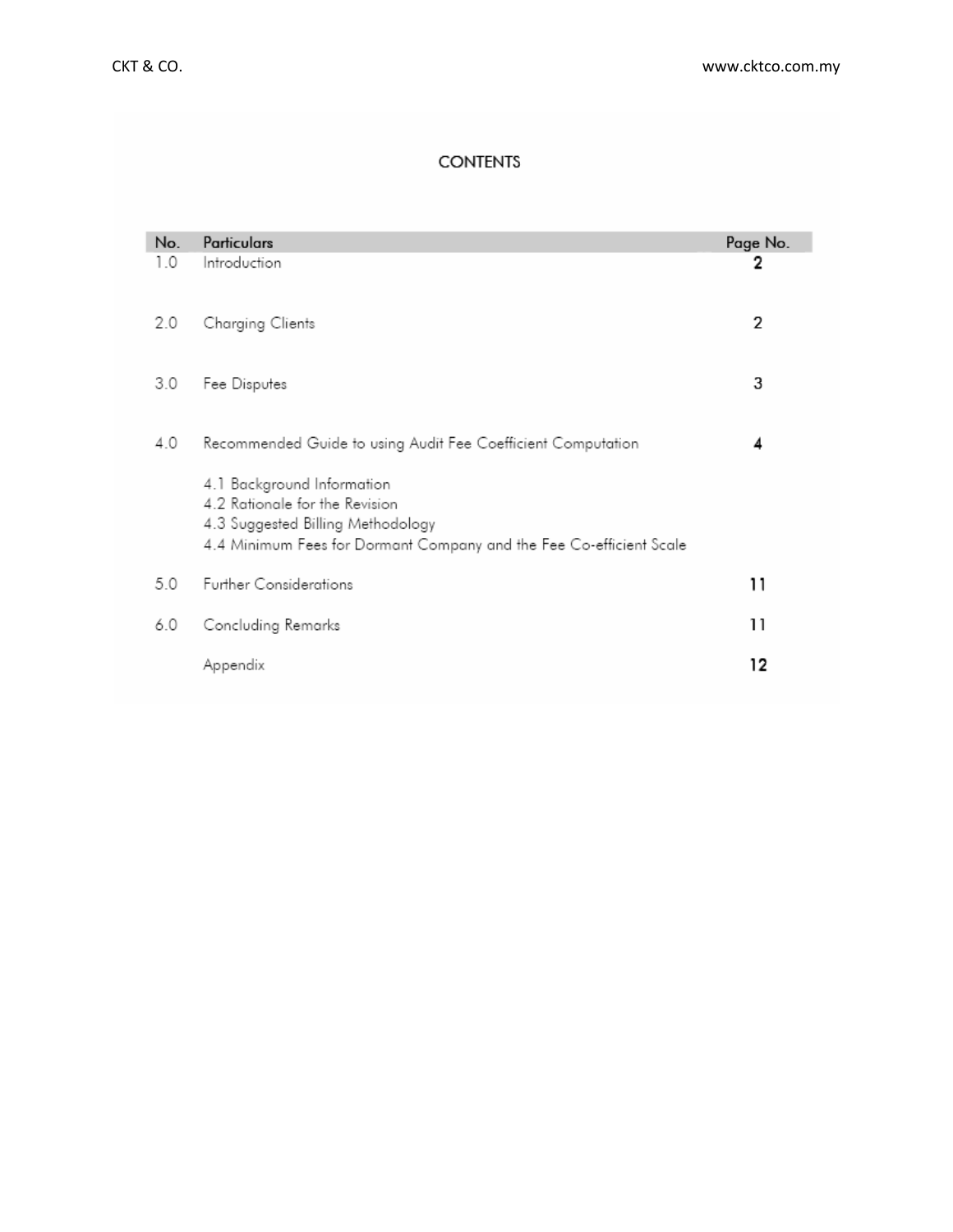# **A GUIDE TO CHARGING FOR PROFESSIONAL ASSURANCE SERVICES**

# **1.0 INTRODUCTION**

This Guide describes the basis for charging professional assurance services. It acts as a benchmark to establish a reasonable level of remuneration, commensurate with the provision of professional assurance services of an acceptable and recognized standard. As it constitutes part of generally accepted best practice in Malaysia, it is therefore recommended that professional accountants in public practice apply this Guide (RPG 7) in the performance of and charging for their respective duties.

# **2.0 CHARGING CLIENTS**

- 2.1 Before undertaking any work on behalf of a new client, a professional accountant in public practice should ensure that the client is aware of the basis on which fees will be charged and how expenses incurred on behalf of the client will be treated. It will usually be appropriate to set these matters out in the Letter of Engagement upon accepting a new client.
- 2.2 There are two bases for computation of fee, i.e. Time-based and Value-based.

# Time-based Principle

- 2.3 Time-based billing had been very useful in the past in assisting the practitioners in charging the clients. However, this method of computing professional fee had its flaws, namely:
	- a. Arbitrary fixing of Charge-out Rate; the erroneous recording of Time Sheet and the provision of non-assurance advice given in the course of providing the assurance service.
	- b. The differences in fixing Charge-out Rate between practitioners give rise to accusation of 'fee under-cutting'.
	- c. Fixing of artificially low Charge-out Rate and erroneous Time Sheet result in undervaluing professional fees being billed to the clients.
	- d. Time-based billing pre-supposes all information and knowledge is of equal value to all clients. It also discounted the value of research needed to satisfactorily discharge an assignment and the knowledge accumulated by the firm.
- 2.4 As an alternative to Time-based billing, the Institute advises the practitioners to consider Valuebased billing.

# Value-based Principle

- 2.5 The computation of an appropriate fee for services involves value judgment. It should take into account the value of advice rendered by the practitioner and the benefit, tangible and intangible, derived by the client.
- 2.6 Value-based billing takes cognizance of the knowledge and skills that a practitioner brought to bear on the assignment and the professional judgment that he was called upon to make. At the same time, the client who derived a certain value, be it functional value or emotional value, must be reflected by a fair and equitable fee payable.
- 2.7 In the course of applying Value-based billing, a practitioner must uncover the value drivers of his service. Value drivers are those elements that assist the practitioner in satisfactorily and professionally discharging his professional obligation. Generally, express and tacit knowledge,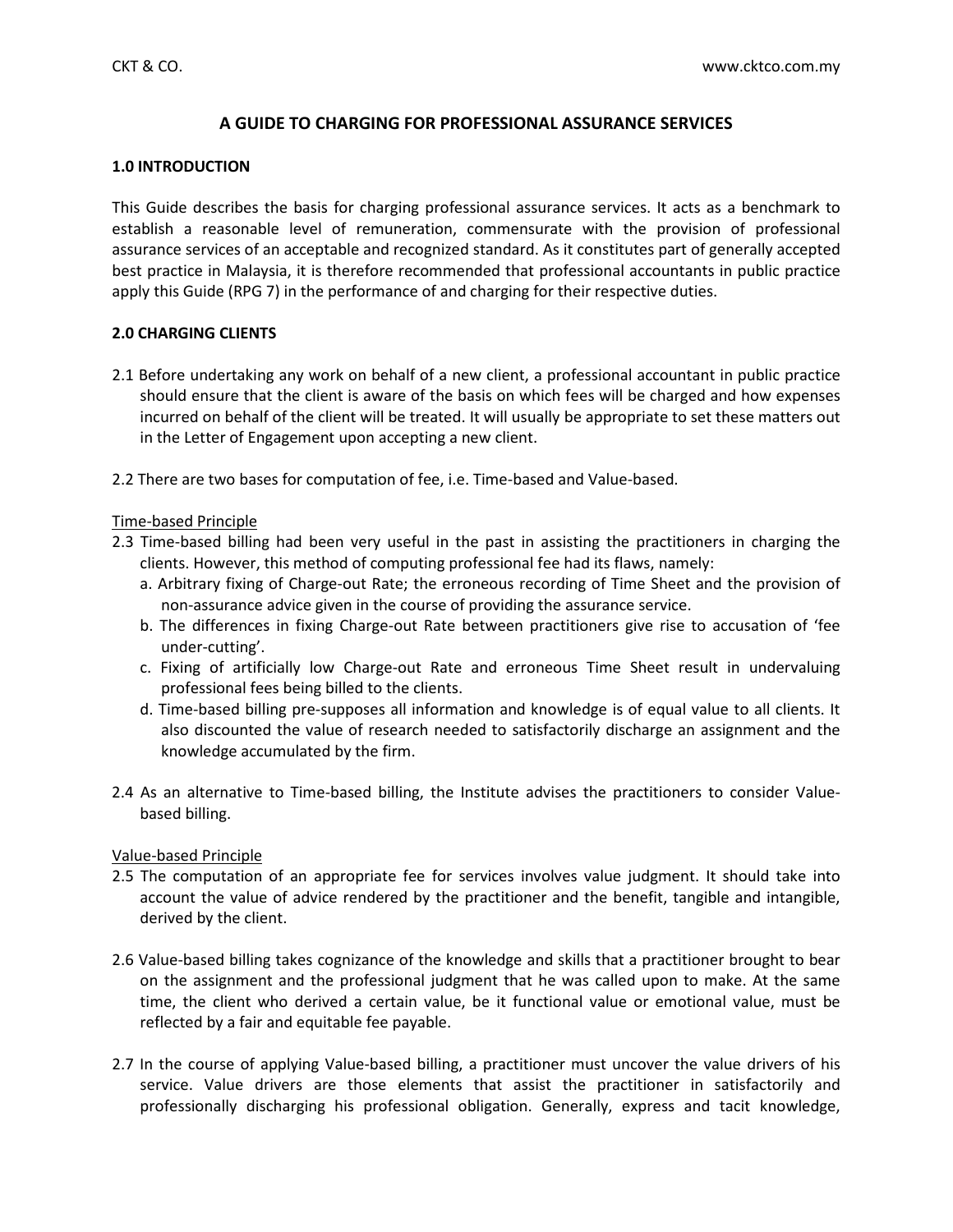information technology hardware, quality of internal processes and others can and are the drivers of value.

2.8 In the course of his professional work, the practitioner should and must impress upon his client the 'value' that is being 'delivered' and the 'value-drivers' that have been brought to bear in satisfying the client's objective.

### Acceptable Practices

- 2.9 When entering into negotiations regarding professional services, a practitioner may quote whatever fee deemed to be appropriate. The fact that one practitioner may quote a fee lower than another is not in itself unethical. Practitioners must take cognizance of the provision of the Institute's By-Law 240. However, practitioners should take note that 'fee under-cutting' will bring disrepute to the profession as a whole.
- 2.10 Fees charged for assurance engagements should be a fair reflection of the value to the client and should take into account, inter alia:
	- (a) the skill and knowledge required for the type of work involved;
	- (b) the level of training and experience of the persons necessarily engaged on the work;
	- (c) the time necessarily occupied by each person engaged on the work; and
	- (d) the degree of responsibility and urgency that the work entails.
	- *(By-Laws Section 240.2A)*
- 2.11 The Institute encourages all practitioners to adopt Value-based billing. However, the Institute also recognizes that practitioners may encounter some difficulties in their negotiation with the clients. Hence, further guidance is provided under Section 4 of this RPG for practitioners' reference.

### **3.0 FEE DISPUTES**

- 3.1 Fee arrangements are a matter for commercial negotiation by the practitioners. Steps should be taken, so far as possible, to avoid disputes with clients over fees. A little foresight can often avoid a dispute and a number of suggestions to achieve this through regular CPE programme have been disseminated over the years. However, if a client does consider the amount of a bill to be excessive, an attempt should normally be made to settle the difference by negotiation. Court action should be considered as a last resort.
- 3.2 If a client who disputes a bill offers to pay a smaller sum on account, the amount tendered may be accepted without disadvantage provided it is made clear to the client at the time of acceptance, preferably in writing, that it is accepted as part payment only and not in full settlement.
- 3.3 Practitioners' attention is drawn to *By-Laws Section 530* which deals with liens in respect of unpaid fees should such issues arise.
- **3.4 It should be noted that the Institute will not arbitrate between a practitioner and his client upon the amount of a disputed fee.**

### **4.0 RECOMMENDED GUIDE TO USING AUDIT FEE COEFFICIENT COMPUTATION**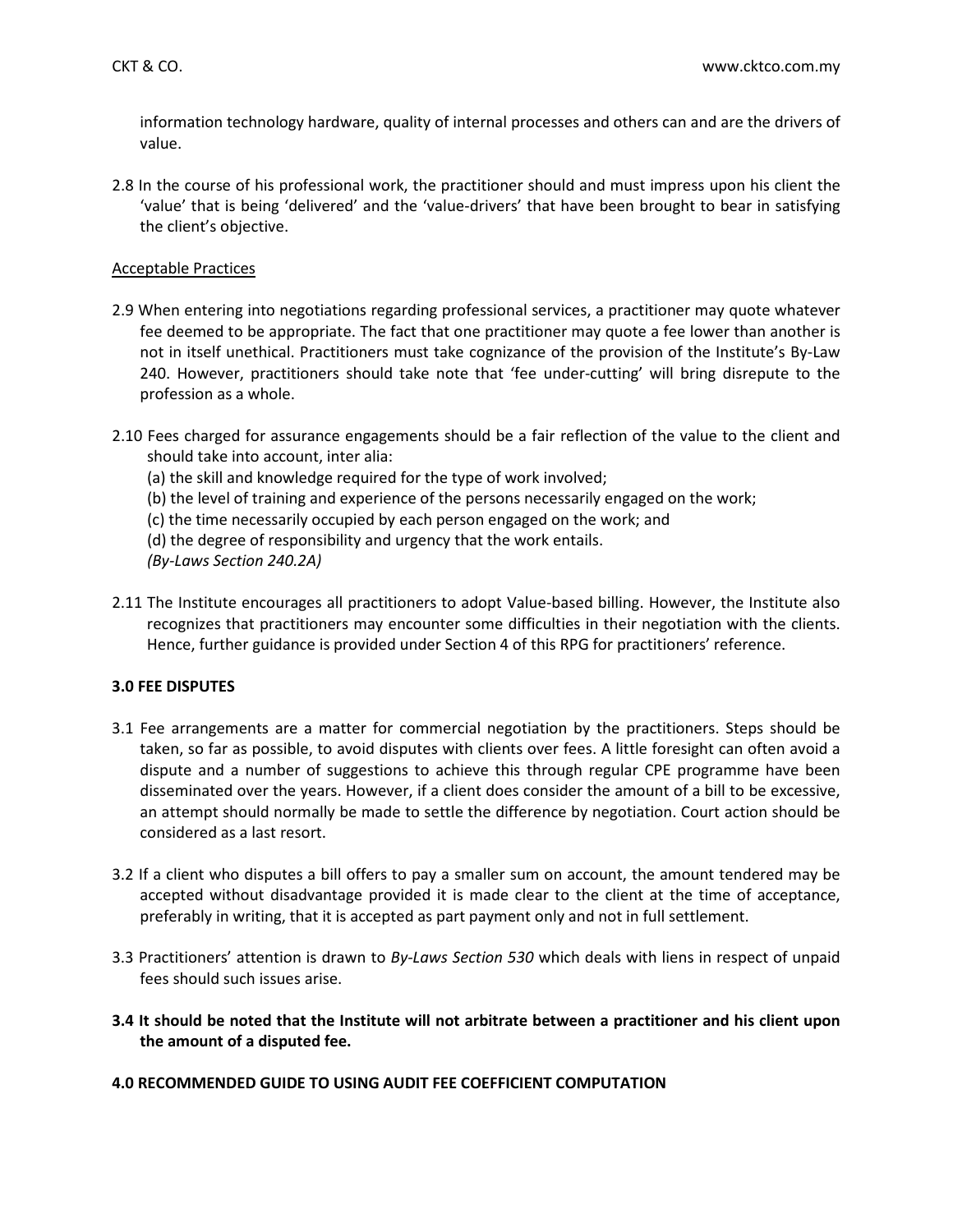### **4.1 Background Information**

The scale of fees contained under the old Recommended Practice Guide 7 was first drawn up in 1994. Since then, no revision has been made. These fees form the basis of audit charges for statutory audit in Malaysia.

In light of significant regulatory and auditing standards developments, and a shift in the expectations of those charged with governance and other stakeholders, the Public Practice Committee initiated a review of the existing manner of calculating scale of fees to better reflect on current operating conditions. The revision proposed herein is deemed to be fair and reasonable having taken into account the current market condition and consultation with fellow members.

**The Public Practice Committee is of the opinion that professional fee should be charged using VALUE delivered principle rather than TIME expended. The suggested audit fee coefficient computation should be used as a last resort and as guidance only, when practitioners encounter difficulty in arriving at a satisfactory fee amount using the value based billing method.**

This revised Recommended Practice Guide is effective on and after 1 March 2010.

### **4.2 Rationale for the Revision**

### **4.2.1 Increase in Compliance Burden due to Higher Auditing Standards Requirements**

In the wake of several corporate failures, significant changes have occurred in the audit arena. In that, the profession is no longer self-regulated, new inspection regimes have evolved and auditing standards have been given the full force of law.

Malaysia has taken various measures, including the need for member firms to observe the minimum standards in the auditing of individual engagement as well as to comply with the firmwide International Standards on Quality Control (ISQC) 1. As auditing standards become more detailed and more complex, the resulting costs of audits naturally increases.

These standards were devised primarily with large entities in mind, yet many audits are performed for small and medium sized entities (SMEs). This level of rigor significantly increases the costs and time spent on each audit.

#### **4.2.2 Increase in Operating Costs Over the Years**

Over the past few years, the operating costs of an audit firm have increased tremendously due to:

i) Regulatory changes that increase the auditing standards and compliance burden; ii) Inflationary effects on staff, staff training, IT infrastructure and general administrative costs; iii) Substantial litigation arising from non-compliance / negligence

The Institute is of the view that with the revised RPG 7, the accounting profession can be developed in a more orderly manner. Proper regards to the firm's investment in training and technology can be more sustainable and in the long run, it should be beneficial to the industry as a whole.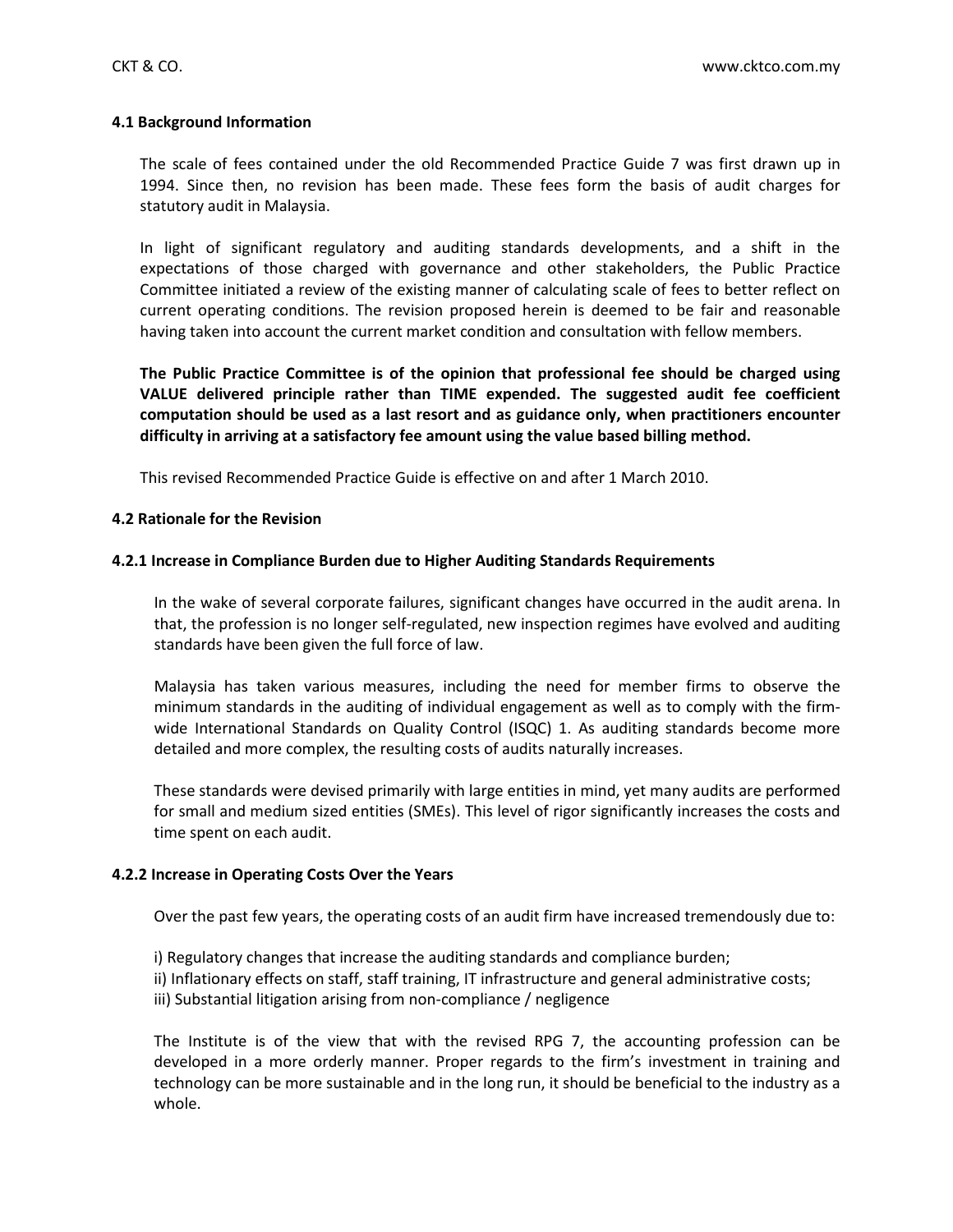# **4.3 Suggested Billing Methodology**

### **4.3.1 Audit Charge-Out Rates**

(A) Introduction:

Time management is essential in ensuring efficiency in audit performance while time recording is an integral part of the documentary evidence of work performed.

Time charge shall be reflective of time spent by the partner and staff in terms of the quality and level of competence required to meet the auditing standards with reference to the size, complexity and technical input expected of the audit assignments.

A critical factor in maintaining the viability of a practice depends on good costing.

The determination of charge-out rate is costing for audit practice.

In the absence of a uniform basis, charge-out rates may differ due to inadequate or over computation of the variable cost factors.

The Council therefore recommends the basis for time charging as set out below. From past experience, cost computation based on the recommended basis will normally produce a factor of about **3 (three)** times the direct labour cost.

(B) Definitions

(i) "Economic time charge" shall include the following :

Labour Cost Opportunity Cost, equivalent to the direct labour recovery cost of each staff Appropriate Recovery of Overheads Profit Element

- (ii) The unit rate should be based on net working hours.
	- Net working hours:

Total chargeable hours based on normal working days in the year of a practice net of annual holidays, annual leave, study and examination leave and firm's holidays.

(iii) Total Labour Cost :

Actual Wage, including EPF and Socso Contribution Training Cost, including course and examination fees Cost of Study Leave **Gratuities** Welfare Cost

(iv) Overheads Recovery Rate:

Practitioners may wish to adopt the absorption method which will take into account the total net working hours of the practice. However, it may not be appropriate because the recoverability rate of each member of staff differs. An alternative is to derive the weighted average based on estimated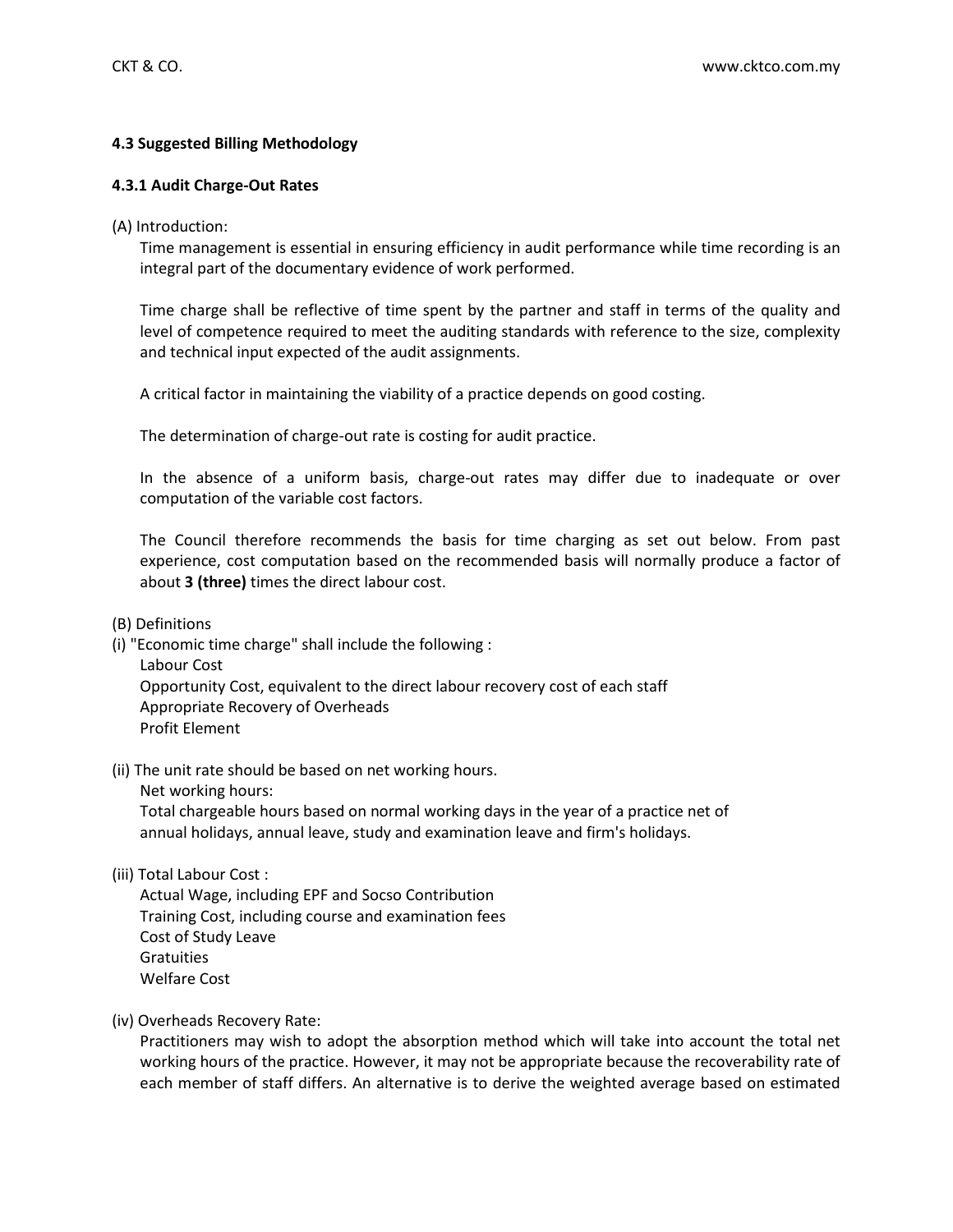administrative time of each grade of staff. The administrative time of each staff can be determined with reasonable accuracy from the time sheets submitted by each staff over a control period.

(C) Basis

Charge-out Rates shall be computed on the basis of economic time charge and should reflect its recoverability. It should include direct cost and also an appropriate proportion of fixed overheads.

(D) Calculation of Charge-out Rate

|                                                                |                                               | RМ        |
|----------------------------------------------------------------|-----------------------------------------------|-----------|
| Direct Labour Recovery Rate represented by                     | <b>Total Labour Cost</b><br>Net Working Hours | XХ        |
| Add                                                            |                                               |           |
| Opportunity cost (represented by Direct Labour Recovery Rate*) |                                               | XХ        |
| Add                                                            |                                               |           |
| Overhead Recovery Rate                                         |                                               | XХ        |
| Add                                                            |                                               |           |
| Profit Element                                                 |                                               | XX        |
|                                                                |                                               |           |
| Charge-out Rate                                                |                                               | <u>ХХ</u> |

\* The element of Direct Labour Recovery Rate is effectively doubled in the calculation of Charge-out Rate.

# **4.3.2 Benchmark in Assisting Practitioners to Extrapolate Audit Fees (Recommended Basis Only)**

(A) Introduction

Audit fees shall generally be based upon the degree of responsibility, risk and skill involved and the time necessarily occupied on the work.

Past empirical studies carried out by the Institute have shown a proportionate correlation between audit fees charged, based on time charge, and the value of total assets or gross turnover or operating expenditure. Therefore, for consistency and harmonisation of the fee levels, Council recommends that it is appropriate to determine audit fees using the Total Assets or Gross Turnover as shown in the financial statements and multiplying it with the coefficient percentages as shown in the coefficient percentage table (under Paragraph 4.3.3).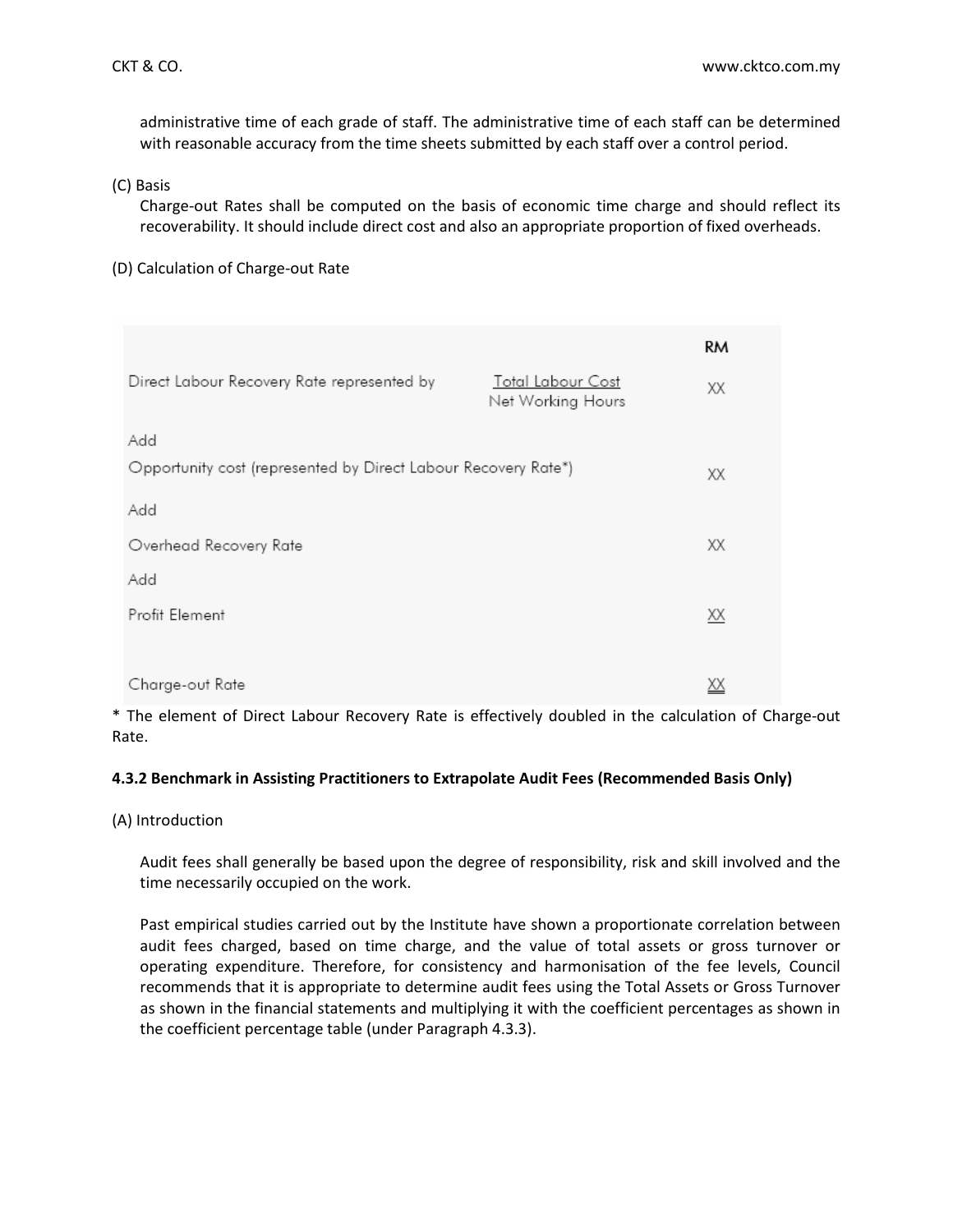The choice of Gross Turnover or Total Assets as the basis must be relevant and reflects closely to the time charge. Only where it is not appropriate to use Total Assets or Gross Turnover, members may adopt Total Operating Expenditure basis which must be relevant and reflect closely on time charge.

### (B) Definitions

- (i) "Total Assets" is defined as the total of all assets as shown in the Balance Sheet.
- (ii) "Gross Turnover" shall mean and include:
- (a) Total amount of sales including all other income and earnings for the year in the case of all manufacturing and trading organisations:
- (b) Total gross premium income including all other income and earnings for the year in the case of all insurance organisations;
- (c) Total amount of interest, discount, commission, exchange brokerage and all other income and earnings for the year in the case of banks and other financial institutions;
- (d) Total amount of commission including all other income and earnings for the year in the case of travel agencies, indentors, brokers and other organisations whose principal source of income is commission earnings; and
- (e) Total receipts/bills accounted for and all other income and earnings for the year in the case of construction companies and other entities not covered under (a) to (d) above.
- (iii) "Total Operating Expenditure" includes all expenses charged against gross profit to arrive at net profit before tax but excludes direct cost of sales.

# (C) Computation Examples

### Example 1

Assume that the Gross Turnover is RM1,740,000 and its Total Assets amount to RM2,560,000. The audit fees based on Total Assets and Gross Turnover will be computed as follows:- On Total Assets:

|              |             |           |     | <b>RM</b> |
|--------------|-------------|-----------|-----|-----------|
| First        | 100,000     | at 1.000% | $=$ | 1,000     |
| Next         | 150,000     | at 0.438% | $=$ | 657       |
| Next         | 250,000     | at 0.313% | $=$ | 783       |
| Next         | 500,000     | at 0.188% | $=$ | 940       |
| Next         | 1,500,000   | at 0.125% | $=$ | 1,875     |
| Next         | 60,000      | at 0.100% | $=$ | 60        |
| <b>Total</b> | RM2,560,000 |           |     | RM5,315   |

On Gross Turnover: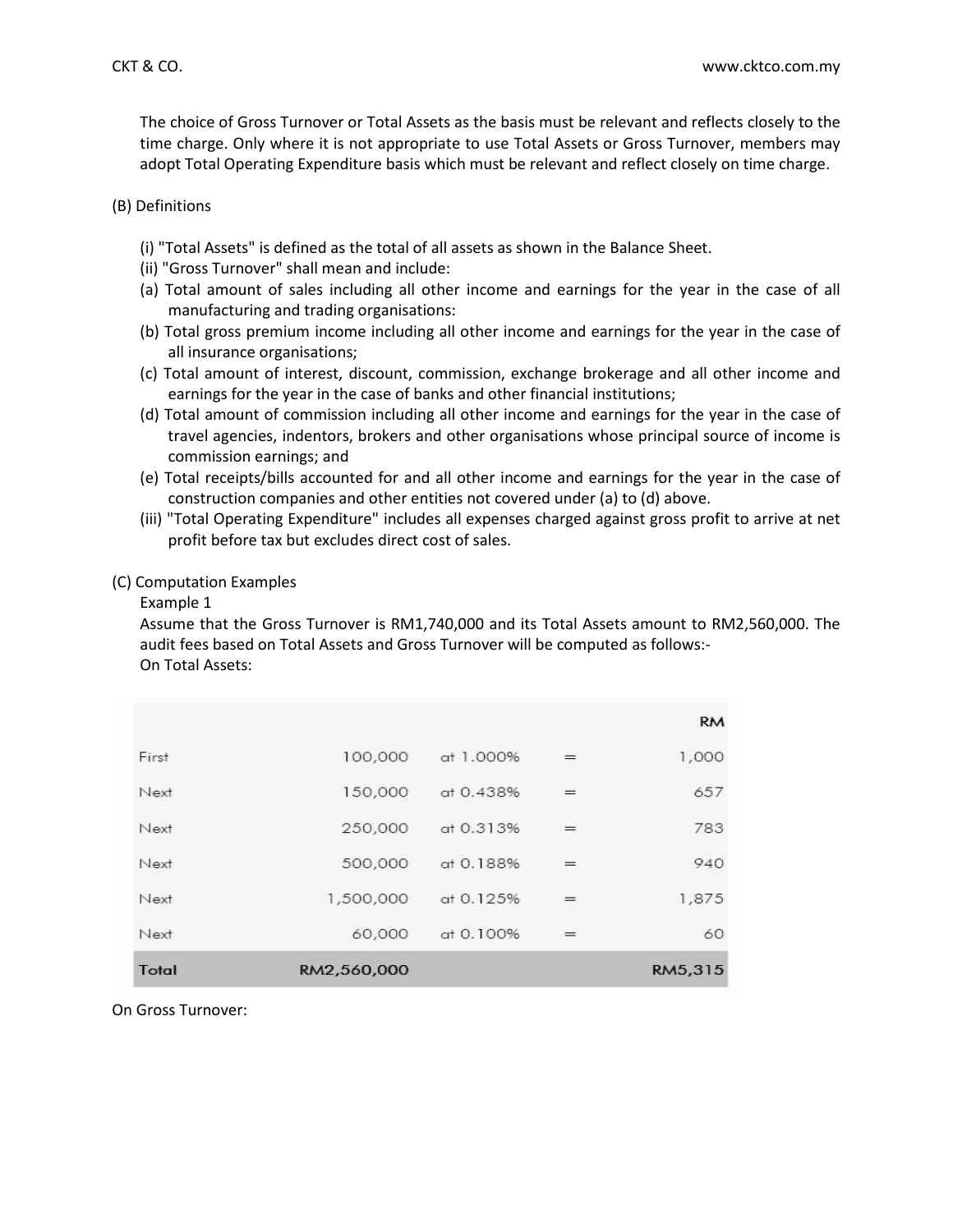| Total | RM1,740,000 |           |     | RM4,305 |
|-------|-------------|-----------|-----|---------|
| Next  | 740,000     | at 0.125% | $=$ | 925     |
| Next  | 500,000     | at 0.188% | $=$ | 940     |
| Next  | 250,000     | at 0.313% | $=$ | 783     |
| Next  | 150,000     | at 0.438% | $=$ | 657     |
| First | 100,000     | at 1.000% | $=$ | 1,000   |

However, the above determination must always be matched against time charge. Therefore, different jobs with different business activities and business structure may have the same Total Assets and Gross Turnover but the time incurred in performing the audit may vary.

For comparison purposes, if we use the above figures that has the same gross turnover and total assets but with different time charge for different companies' audit, as follows:-

Company 1 – RM4,000 Company 2 – RM4,750 Company 3 – RM5,000 Company 4 – RM6,000

The audit fees shall be determined as follows:

#### For Company 1

Time Charge is relevant and closer to fees computed based on Gross Turnover. Thus, the recommended fee of RM4,305 will apply.

For Company 2

Time Charge is between fees computed based on Total Assets and Gross Turnover. Thus the recommended fee will be based on time charge at RM4,750.

For Company 3

Time Charge is relevant and closer to fees computed based on Total Assets. Therefore, the recommended fee will be RM5,315.

For Company 4

Time Charge is higher than the fee calculated based on Total Assets. Therefore, the recommended fee will be on time charge at RM6,000.

### Example 2

In a situation where an organisation has a Turnover of RM100 million and Total Assets of RM5,000 with total operating expenditure of RM1.5 million, it will be inappropriate to determine audit fees using the Total Assets or Gross Turnover basis because of the extremes.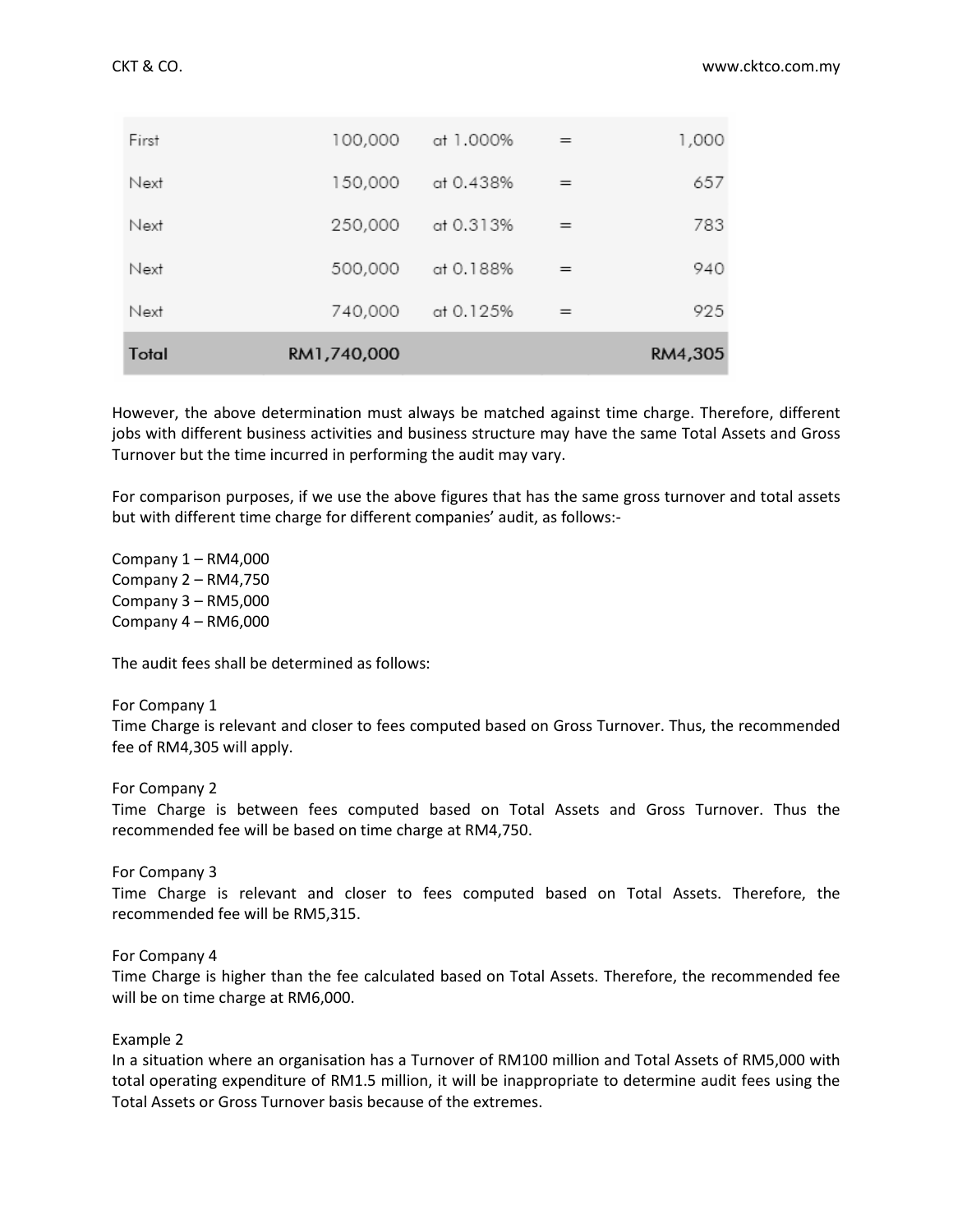Therefore, it will be appropriate to use Total Operating Expenditure.

Based on Total Operating Expenditure of RM1.5 million, the fee computed per the coefficient percentage table will be RM9,375 as follows :

|           |            |           |     | <b>RM</b> |
|-----------|------------|-----------|-----|-----------|
| The first | 50,000     | at 2.500% | $=$ | 1,250     |
| The next  | 150,000    | at 1.250% | $=$ | 1,875     |
| The next  | 800,000    | at 0.625% | $=$ | 5,000     |
| The next  | 500,000    | at 0.250% | $=$ | 1,250     |
| Total     | RM1,500,00 |           |     | RM9,375   |

Again, this figure as computed will be compared against the time charges incurred to determine whichever is higher.

(D) Procedures for Implementing the Change in Audit Fees Billing

- (i) The revised recommended levels of audit fees shall be applicable in respect of all statutory audits of companies registered under the Companies Act, 1965.
- (ii) The recommended levels of audit fees are applicable only for draft accounts submitted for audit with proper schedules. Practitioners may wish to charge higher audit fees having considered the reliance placed on internal control, complexity of business activity, volume of transactions, degree of responsibility and risk, skill of staff and timing of the audit etc.
- **(iii)** Draft accounts submitted without proper schedules would require a member firm to utilise more skill and knowledge as well as time spent on the assignment, and as such the member firm should advise the client that higher audit fees shall be charged for such audit assignments, issue of independence not withstanding.

### **4.3.3 Coefficient Percentage Table**

(i) Gross Turnover or Total Assets Basis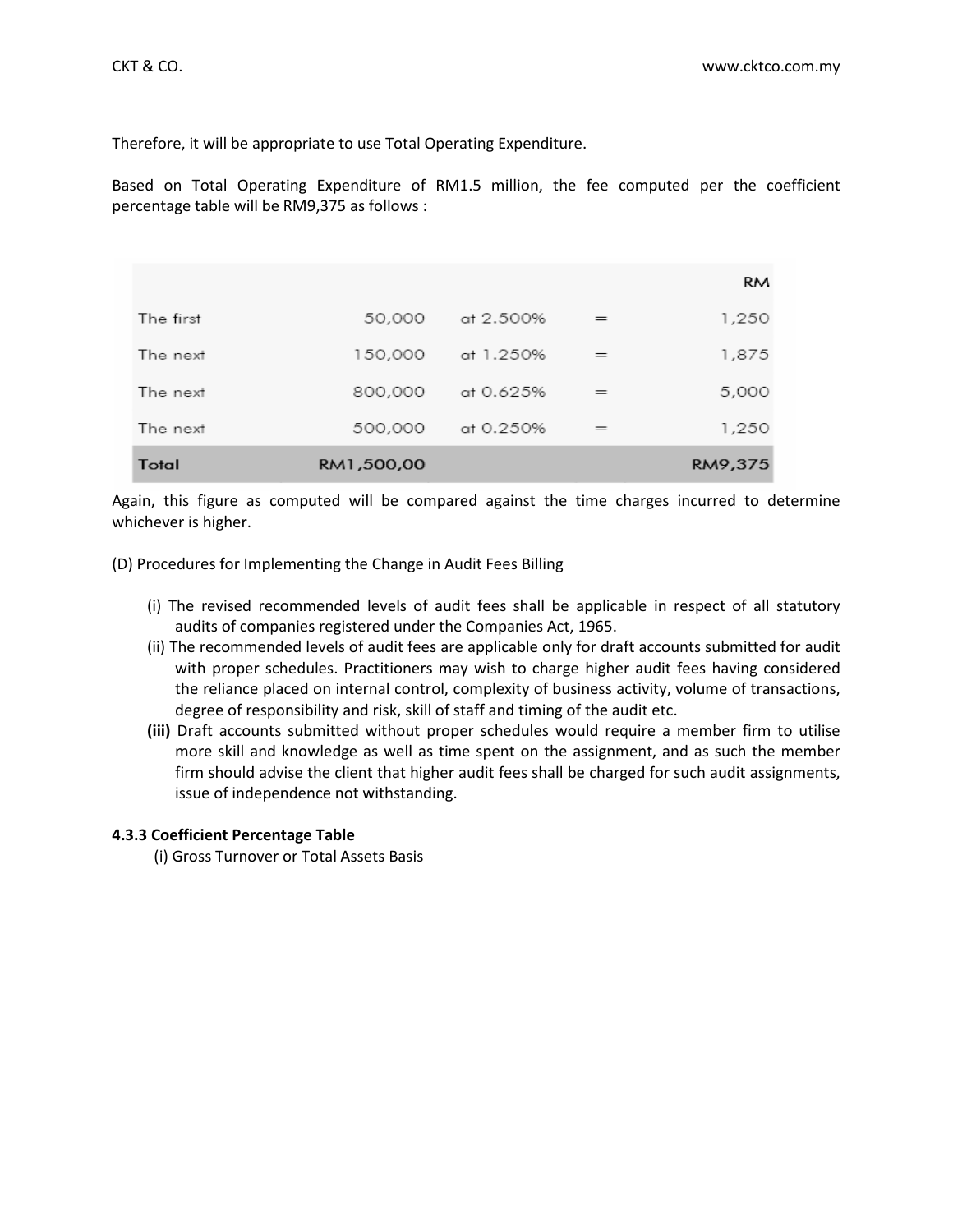| Gross Assets or Turnover for every ringgit of | Rate(%)                     |                                                                                                         |
|-----------------------------------------------|-----------------------------|---------------------------------------------------------------------------------------------------------|
| <b>RM</b>                                     |                             |                                                                                                         |
| The first                                     | 100,000                     | 1.000                                                                                                   |
| The next                                      | 150,000                     | 0.438                                                                                                   |
| The next                                      | 250,000                     | 0.313                                                                                                   |
| The next                                      | 500,000                     | 0.188                                                                                                   |
| The next                                      | 1,500,000                   | 0.125                                                                                                   |
| The next                                      | 2,500,000                   | 0.100                                                                                                   |
| The next                                      | 5,000,000                   | 0.094                                                                                                   |
| The next                                      | 10,000,000 to<br>20,000,000 | RM1,000 for every<br><u>RM1,000,000 increase</u><br><u>or a fraction thereof up</u><br>to RM20 million* |
| Above                                         | 20,000,000                  | Negotiable (but should<br>not be less than<br><u>RM20,000 per</u><br><u>assignment)</u>                 |

\* The diminishing scale should not apply here due to clients' probable complexity and at the same time a capping is deemed appropriate.

# (ii) Total Operating Expenditure Basis

| Total Operating Expenditure for every ringgit of | Rate (%)  |       |
|--------------------------------------------------|-----------|-------|
| RM                                               |           |       |
| The first                                        | 50,000    | 2.500 |
| The next                                         | 150,000   | 1.250 |
| The next                                         | 800,000   | 0.625 |
| The next                                         | 1,000,000 | 0.250 |
| Above                                            | 2,000,000 | 0.125 |

# 4.4 Minimum Fees for Dormant Company and the Co-efficient Scale

4.4.1 A professional fees of less than Ringgit Malaysia Eight Hundred (RM 800) for audit services shall be considered as an unrealistically low professional fees.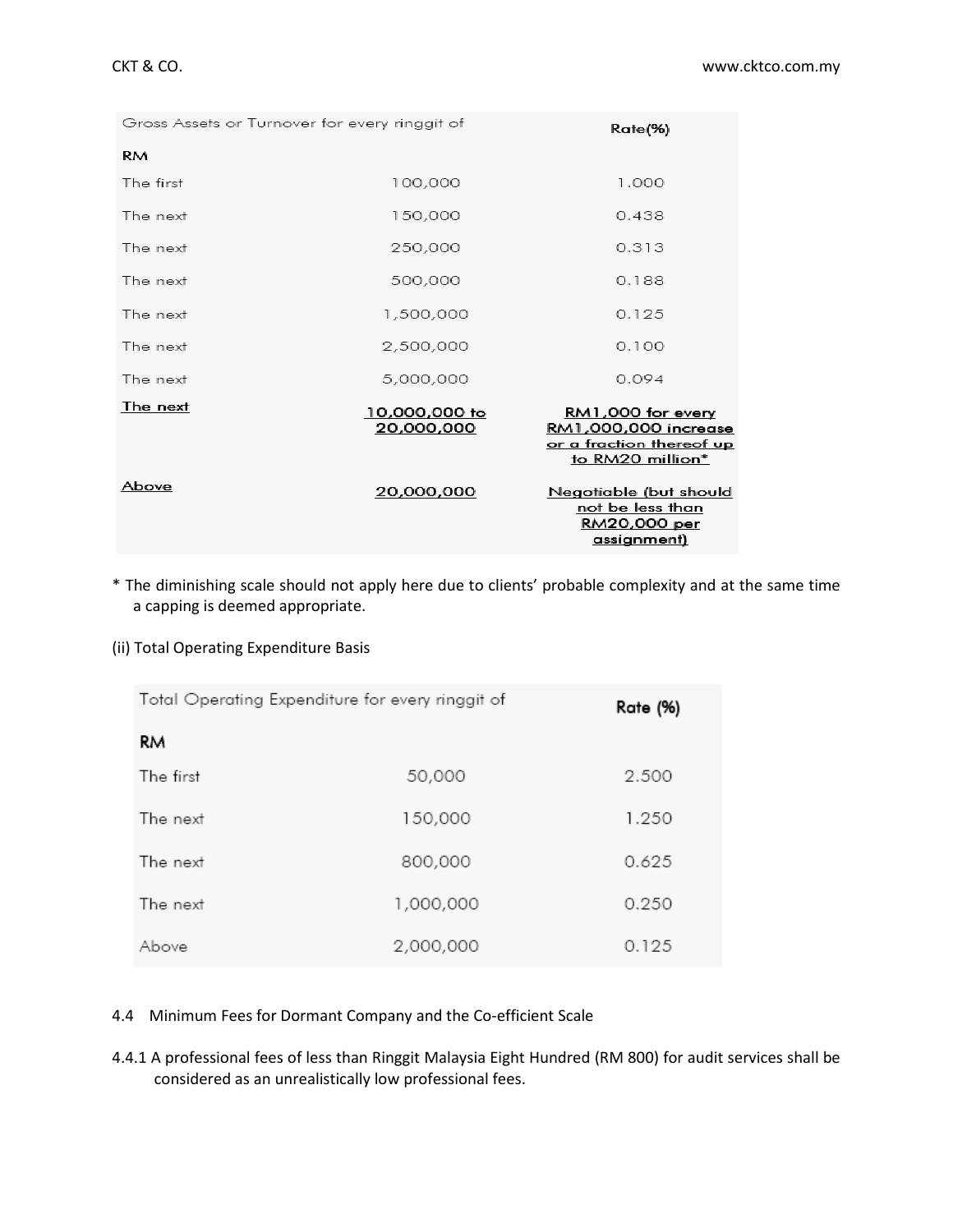4.4.2 The Institute shall consider the possibility to increase the fee co-efficient scale by another 25% in two (2) years time.

### 5.0 FURTHER CONSIDERATIONS

Although the examples given are meant to be an illustration of how audit fees can be determined, practitioners are also reminded that the use of the benchmark computation is on the basis that the clients has submitted the draft accounts with ALL PROPER SCHEDULE to the auditors. Naturally, draft accounts submitted without proper schedule would require a member firm to utilise more skill and knowledge as well as time spent on the assignment (independence issue not withstanding) and as such the member firm should advise the client that a higher audit fees shall be charged for such assignments.

Under paragraph 4.3.2, it was mentioned that the use of the fee computation coefficient to arrive at a benchmark fee must be compared with the time charge and whichever figure that is higher (after the comparison) should be the basis for billing to the client.

### 6.0 CONCLUDING REMARKS

Fee arrangement is a matter for commercial negotiation by practitioners. The Institute does not prescribe the mandatory basis for calculating fees, nor does it ordinarily investigate complaints relating solely to the quantum of fees charged.

The level of fee is to be mutually agreed between the auditor and his client which largely depends upon the skill and knowledge required, level of training and experience of the staff involved, the time necessarily occupied and the degree of responsibility and urgency of work involved.

However, this RPG is useful as a benchmark to establish the reasonable level of remuneration, commensurate with the provision of professional services of an acceptable and recognised standard in the absence of other more sophisticated billing methodology.

This revised Guide, published in March 2010, has taken into account the position of the Institute's By-Laws as at 1 March 2010. Professional accountants in public practice should always ensure that their knowledge of the By-Laws is up-to-date when quoting for fees.

For ease of comparison, two tables are worked out as follows:

### **Table 1: Main Amendments to the revised RPG 7**